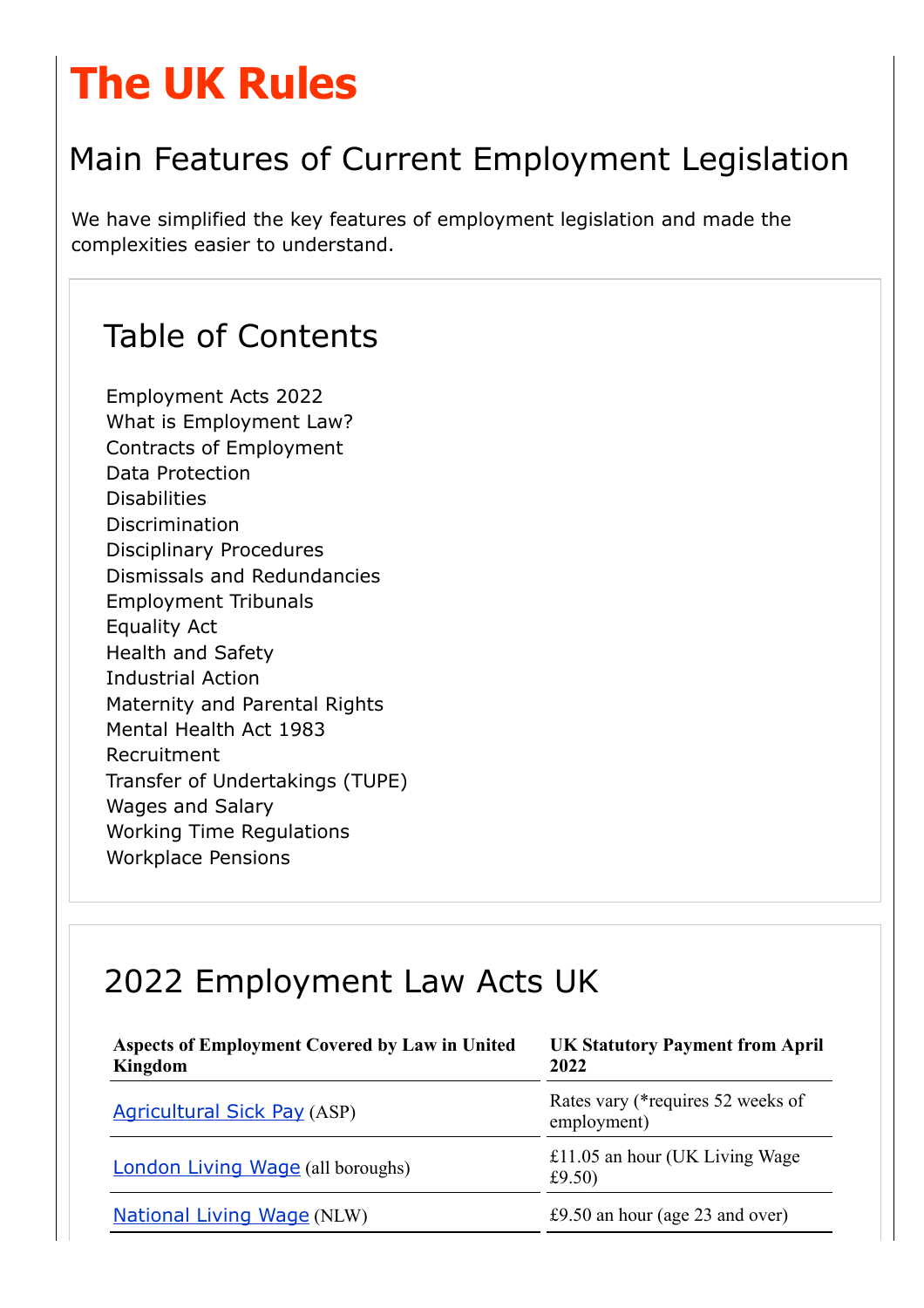| <b>National Minimum Wage (NMW)</b>         | £9.18 an hour (age 21 to 22)                   |
|--------------------------------------------|------------------------------------------------|
| <b>Statutory Maternity Pay (SMP)</b>       | £156.66 per week $(*33$ week<br>standard rate) |
| <b>Statutory Redundancy Payments (RPS)</b> | £571 per week maximum                          |
| <b>Statutory Sick Pay (SSP)</b>            | £99.35 per week (paid fortnightly)             |
|                                            |                                                |

# What is Employment Law UK?

Employment legislation is seeing an ever increasing number of legislative 'dos and don'ts' in the workplace. In short, 'a contract of service' is an agreement whereby mutual obligations exist between employers and their employees.

# Legislation Relating to Contracts of Employment

#### Employment Contracts

What is an employment contract and what should be in one? The guide explains how the terms and agreements in a contract of employment work.

Being in continuous employment for a minimum period influences certain rights for working employees. But, the beginning and end dates of being continuously employed determine your individual rights.

It is important for employers to understand the key differences in employment contracts. Find out how different types of employment contracts affect employer responsibilities.

A 'written statement of employment particulars' is not an employment contract. But, it details the main conditions of employment where a contract lasts for one month or longer.

What are your rights and obligations if your employer relocates the company? A lot depends on whether there is a 'mobility clause' written in the employment contract.

*Note: Current employment legislation acts regulate employing children and young persons into the workplace. In UK law, the definition of a child is someone not over 16 years compulsory school age. Thus, a young person would be someone under 18 but ceases to be a child a minor.*

#### Employment Status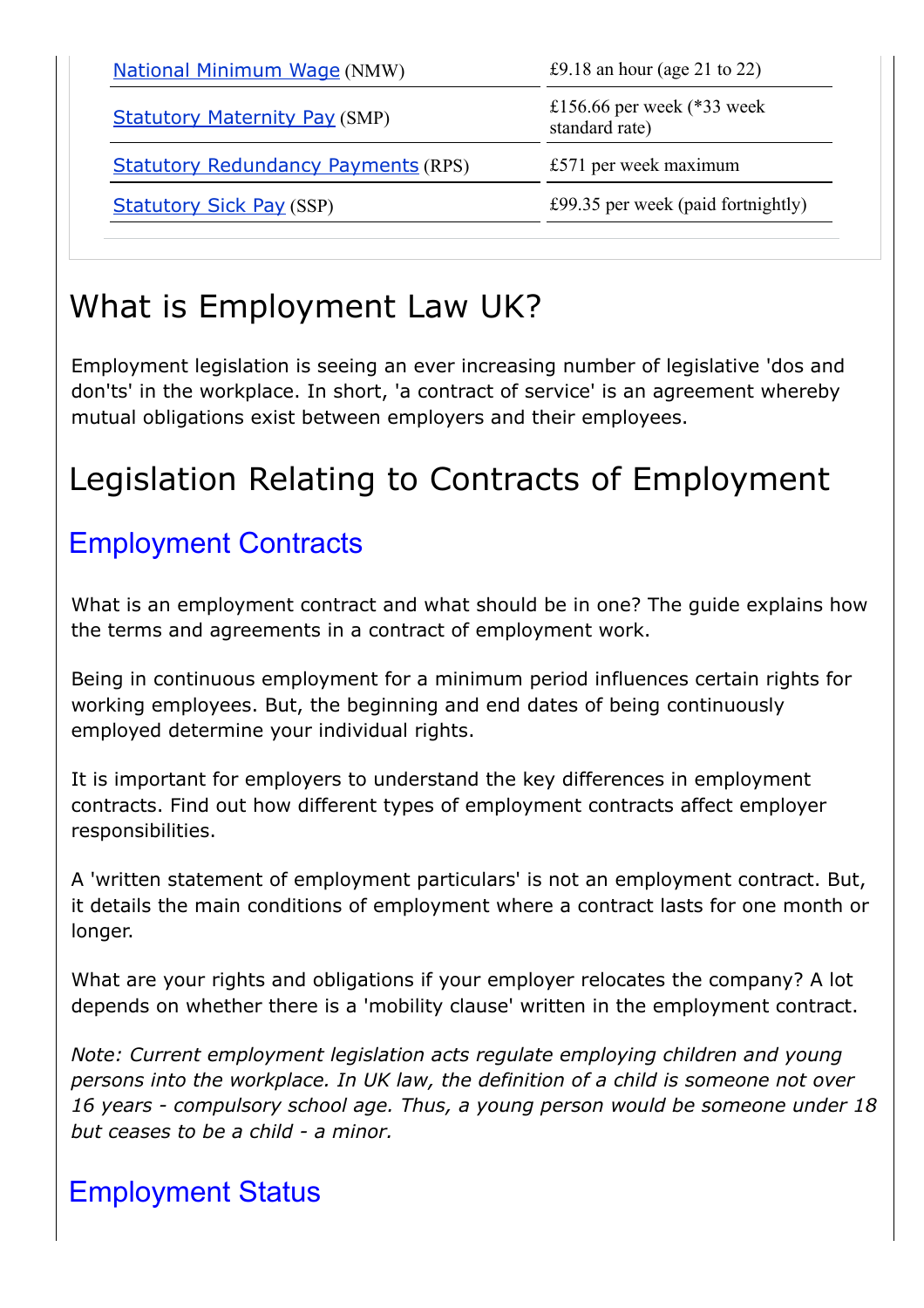It defines the basic rights and responsibilities people have in the workplace. Find out the work rights for the main types of employment status in the United Kingdom.

#### Agency Workers

The Agency Workers Regulations 2010 brought in new legislation and new entitlements. It applies to temporary agency workers, clients, and hirers from the 1st of October 2011.

#### Fixed Term Employment

A fixed-term employment contract is a term which refers to a contractual relationship between an employer and their employee. As a rule it lasts for a specific period of time.

#### Flexible Working

Find out how to request flexible working by making a statutory application. Check out some reasons employers can give to reject flexible working hours and how to appeal.

#### Part Time Workers

A part time worker is an individual who gets paid in relation to the partial or total hours worked. It is commonly less hours than someone who works full time.

#### Workers vs. Self-employed

Workers are any person doing work for another person or organisation. They will most likely get categorised as either a worker or a self-employed worker.

Self-employed workers offer services through a business or profession which they personally run. Rights to the NMW and WTR apply to both workers and self-employed working individuals.

### Data Protection Principles

The guide explains the 8 principles of the Data Protection Act 1998 section c 29. This Act of Parliament protects personal data stored in paper filing systems and on computers.

### Disabilities in the Workplace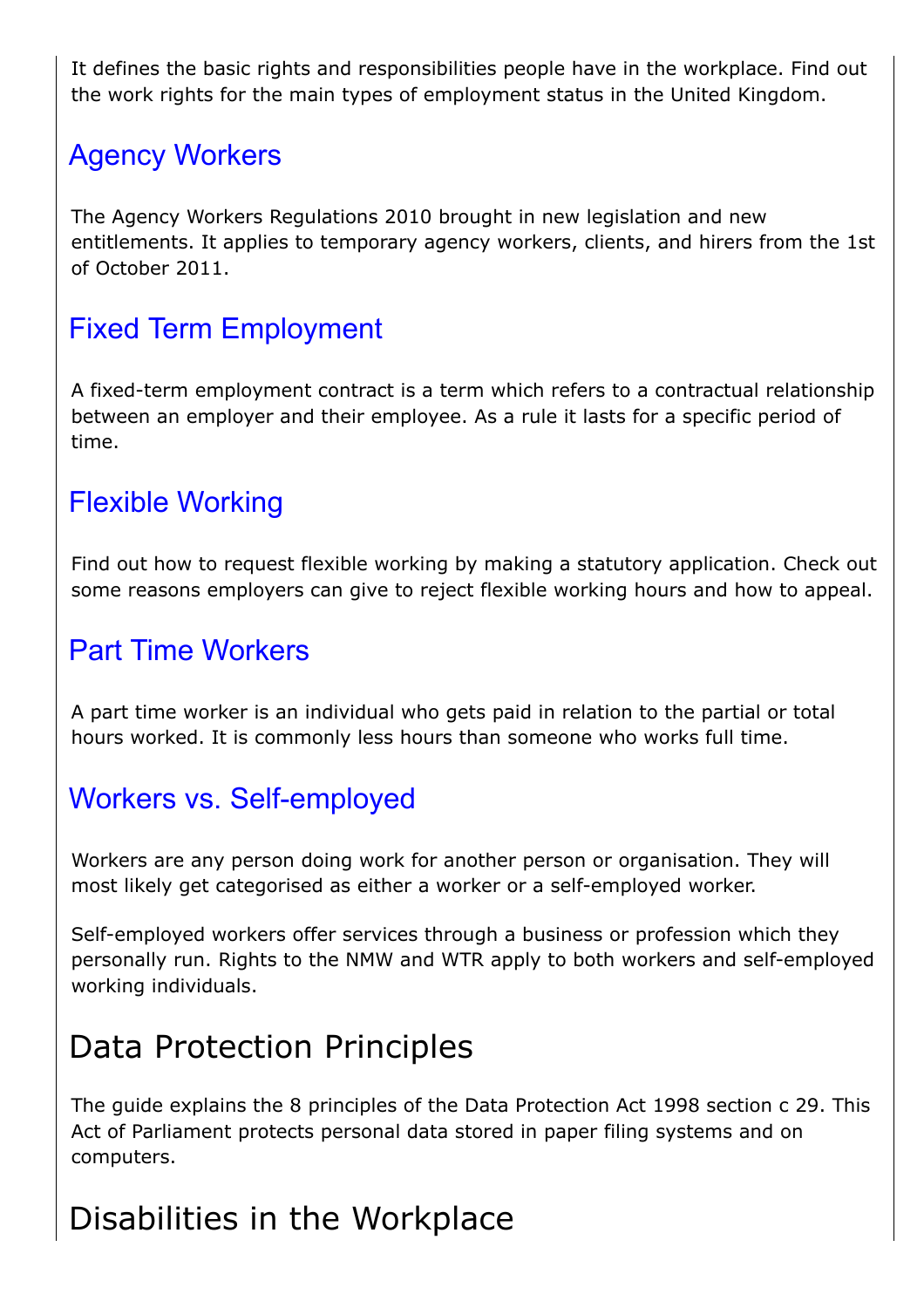The European Court of Justice (ECJ) confirmed a new ruling in December 2014. It states that obesity is a disability in the workplace (or its effects are).

### Discrimination Rights

Prejudicial or unjust treatment of divergent categories of people is discriminatory. The law protects certain types of discrimination 'protected characteristics' in the United Kingdom.

# Disciplinary Procedures

Employers should comply with Acas Code of Practice on disciplinary procedures. So, the laws that protect employees also deal fairly with workplace suspension, punishment, and dismissals.

*Note: Besides handling disciplinaries, there will be times when employers need to solve a workplace dispute. Check a guide to informal discussions and formal procedures for solving disputes at work.*

### Dismissals in the Workplace

A dismissal occurs when an employer terminates a contract. It can also be when there is no fixed renewal period of a contract when the original contractual period ends.

Employment is usually terminated by a period of notice, agreed by both parties. The exception could be when the contract has special circumstances for an automatic end. Employees contracted for a specific fixed period of work would also follow the same law.

*Note: When we list the main features of current employment legislation we left out retirement. But, retirement cannot be a potentially fair reason for dismissal (unless it can be objectively justified).*

# Employment Tribunals

In short, employment tribunals are a system of the courts, hearing and dealing with workforce disputes and compensation claims by employees.

# Equality Act 2010

The UK Equality Act is now a simpler unified legal framework. It covers all workplace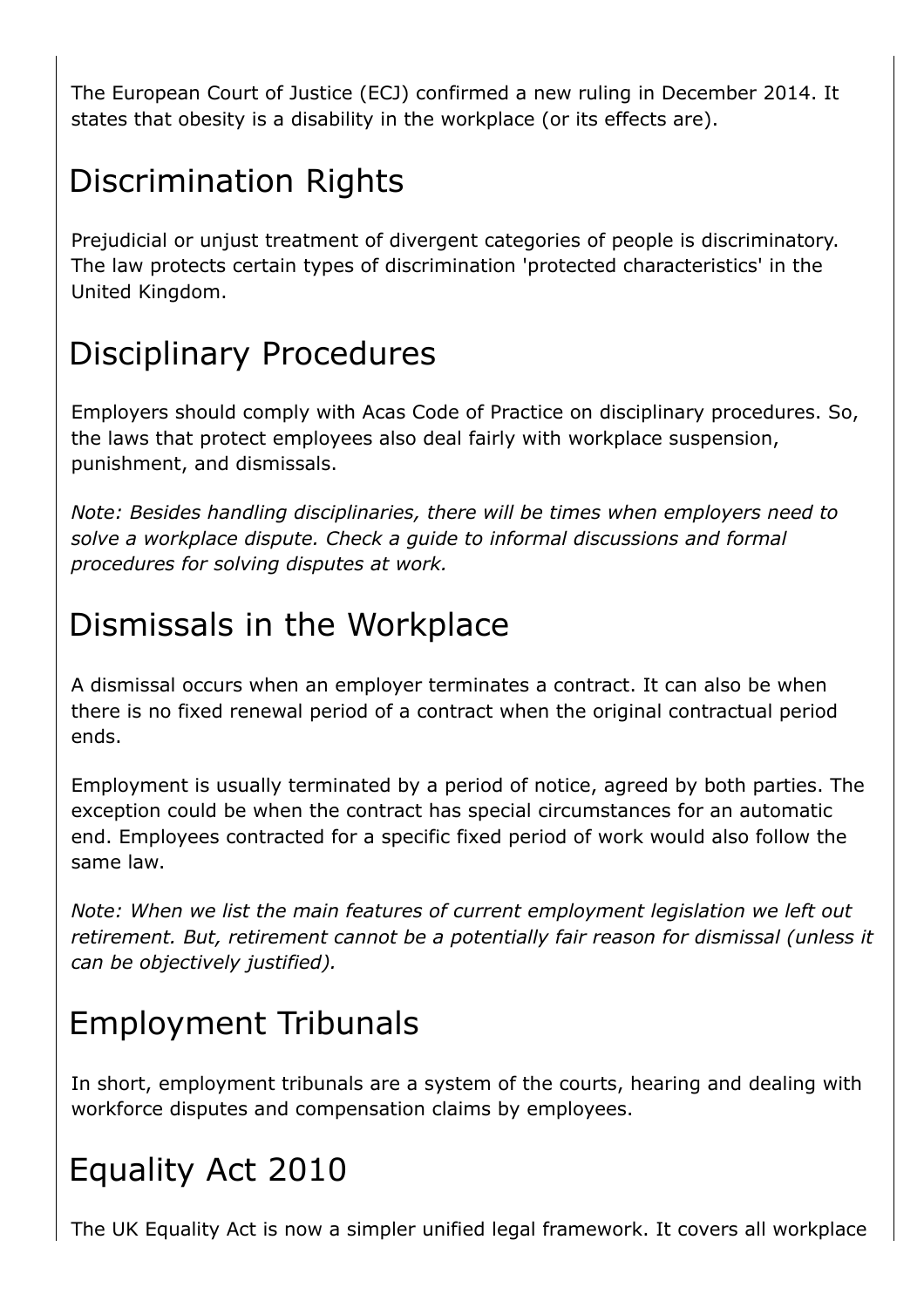discrimination rights towards sex, age, religion, and many more.

# Health and Safety in the Workplace

All employers must meet their legal responsibilities on Health and Safety at Work. This guide explains how Health and Safety at Work etc Act 1974 affects workers in the United Kingdom.

# Industrial Action (strike law)

Workers have employment rights even while taking part in industrial action and strikes. Find out how trade unions organise legal industrial action and the law on picketing.

# Maternity Leave and Parental Rights

How many weeks maternity leave do I get? As a rule you will be entitled to Statutory Maternity Pay for up to 39 weeks.

You should get 90% of your salary for the first six weeks and then you get the current week rate for the rest of the term. An employer's scheme must pay the same as statutory maternity pay as a minimum.

### Mental Health Act 1983

What is the Mental Health Act? The guide explains HR legislation UK contained within the Mental Health Act (MHA) 1983 in England and Wales.

### Recruitment Legislation

Running an organisation often includes recruiting new people to join the company workforce. Employers must follow all recruitment rules and regulations when sourcing new staff.

### Transfer of Undertakings (TUPE)

TUPE relates to the 'Transfer of Undertakings (Protection of Employment) Regulations 2006'. Rules of TUPE apply to organisations of all sizes and protect the rights of employees if an organisation or a service they work for transfers to a new employer.

# Wages and Salary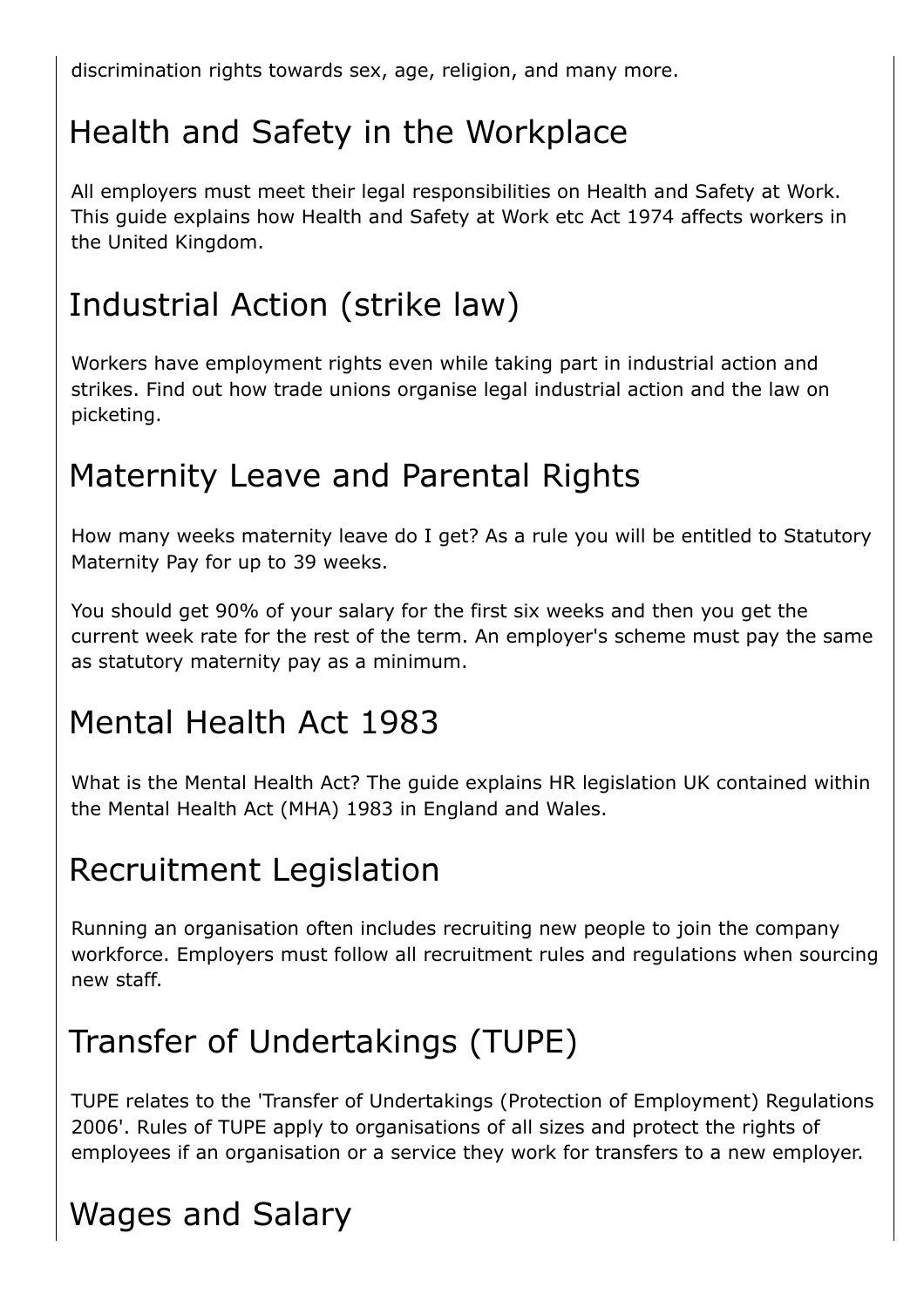### National Minimum Wage 2022/23

In the United Kingdom, the National Minimum Wage and Living Wage is the hourly rate which must get paid to all workers aged over 16 years old (school leaving age).

The National Minimum Wage rates change every October in the United Kingdom. Whereas the rate for the National Living Wage changes in April.

According to the law, wages include any emolument of employment (salary), any bonus, fee, holiday pay, or commission. Wages include Statutory Sickness Benefit and Statutory Maternity Pay.

#### Pay Deductions

Employers make up worker wages with salary, bonuses, and holiday entitlement and pay. So what are your rights if your employer makes pay deductions from your pay packet?

#### Equal Pay Act

The UK Equal Pay Act 1970 now incorporates the UK Equality Act 2010. It provides an equality clause for anyone (men and women) employed in Great Britain.

# Working Time Regulations

Workplace legislation applies to most workers in the United Kingdom. It includes the implementation of the 1993 EC Working Time Directive into English law, with some exceptions.

#### 48 Hour Week

The maximum weekly working time of 48 hours may be extended by forming a written agreement. It also allows the worker to end the extension - usually with a seven day notice.

#### Night Workers

Check out some exceptions to night working limits and how health assessments work.